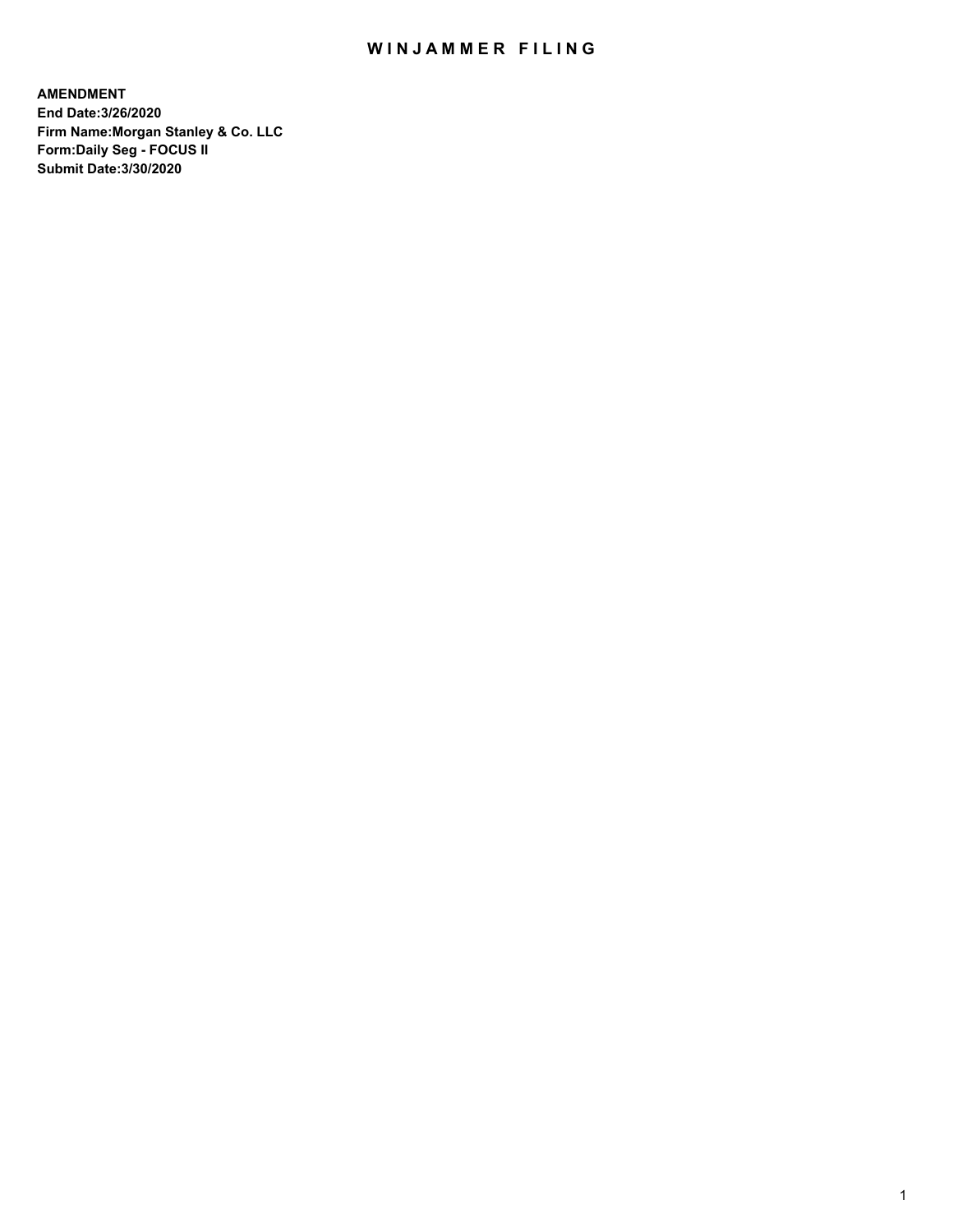**AMENDMENT** 

**End Date:3/26/2020 Firm Name:Morgan Stanley & Co. LLC Form:Daily Seg - FOCUS II Submit Date:3/30/2020 Daily Segregation - Cover Page**

| y Jegregation - Cover rage                                                        |                              |
|-----------------------------------------------------------------------------------|------------------------------|
| Name of Company                                                                   | Morgan Stanley & Co. LLC     |
| <b>Contact Name</b>                                                               | <b>Ikram Shah</b>            |
| <b>Contact Phone Number</b>                                                       | 212-276-0963                 |
| <b>Contact Email Address</b>                                                      | Ikram.shah@morganstanley.com |
| FCM's Customer Segregated Funds Residual Interest Target (choose one):            |                              |
| a. Minimum dollar amount: ; or                                                    | 235,000,000                  |
| b. Minimum percentage of customer segregated funds required:% ; or                | <u>0</u>                     |
| c. Dollar amount range between: and; or                                           | <u>00</u>                    |
| d. Percentage range of customer segregated funds required between:% and%.         | 0 <sup>0</sup>               |
| FCM's Customer Secured Amount Funds Residual Interest Target (choose one):        |                              |
| a. Minimum dollar amount: ; or                                                    | 140,000,000                  |
| b. Minimum percentage of customer secured funds required:%; or                    | <u>0</u>                     |
| c. Dollar amount range between: and; or                                           | <u>00</u>                    |
| d. Percentage range of customer secured funds required between:% and%.            | 0 <sup>0</sup>               |
| FCM's Cleared Swaps Customer Collateral Residual Interest Target (choose one):    |                              |
| a. Minimum dollar amount: ; or                                                    | 92,000,000                   |
| b. Minimum percentage of cleared swaps customer collateral required:%; or         | <u>0</u>                     |
| c. Dollar amount range between: and; or                                           | 00                           |
| d. Percentage range of cleared swaps customer collateral required between:% and%. | 00                           |

Attach supporting documents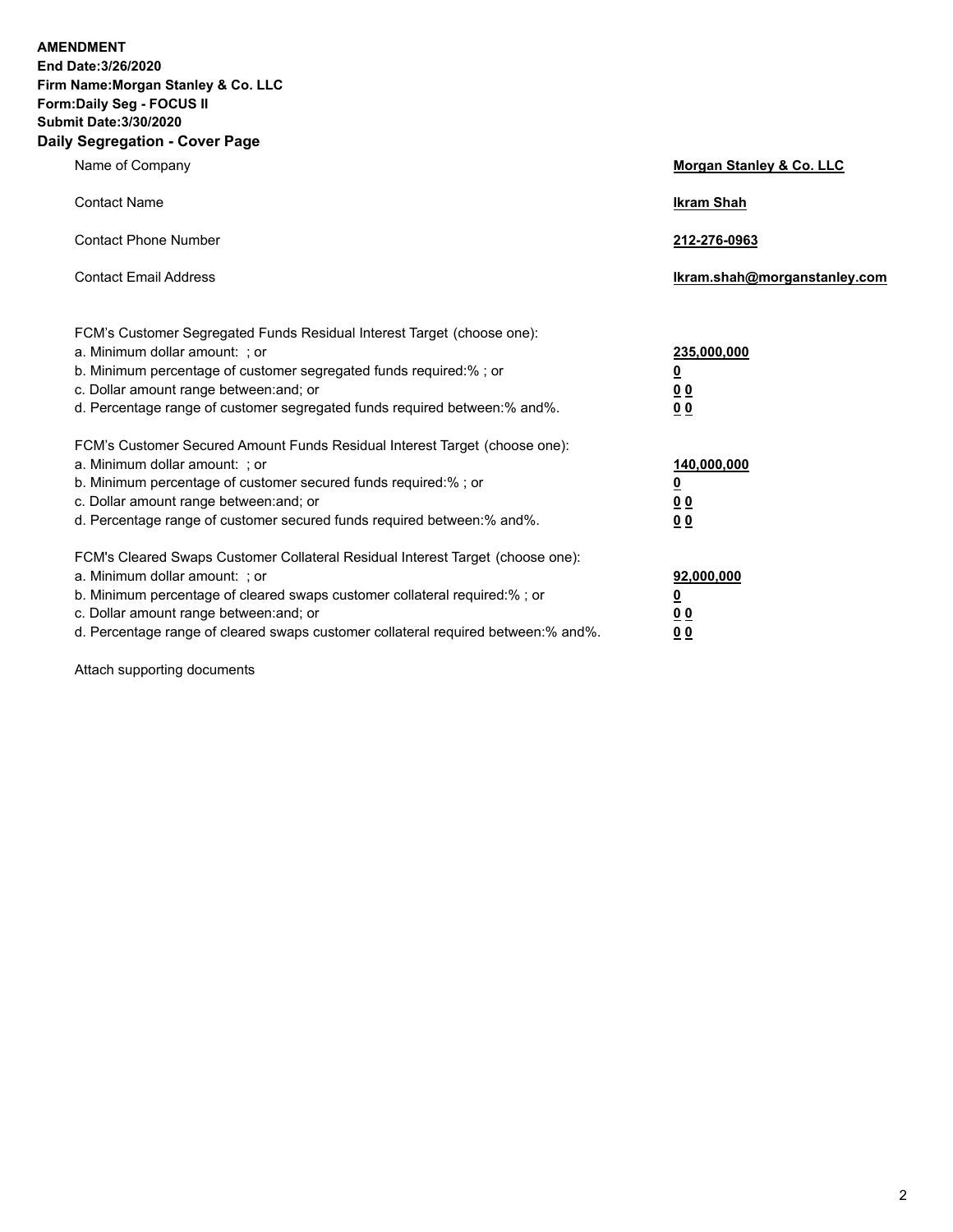|     | <b>AMENDMENT</b><br>End Date: 3/26/2020<br>Firm Name: Morgan Stanley & Co. LLC<br>Form: Daily Seg - FOCUS II<br><b>Submit Date: 3/30/2020</b><br><b>Daily Segregation - Secured Amounts</b> |                                                      |
|-----|---------------------------------------------------------------------------------------------------------------------------------------------------------------------------------------------|------------------------------------------------------|
|     | Foreign Futures and Foreign Options Secured Amounts                                                                                                                                         |                                                      |
|     | Amount required to be set aside pursuant to law, rule or regulation of a foreign<br>government or a rule of a self-regulatory organization authorized thereunder                            | $0$ [7305]                                           |
| 1.  | Net ledger balance - Foreign Futures and Foreign Option Trading - All Customers<br>A. Cash                                                                                                  | 4,690,975,954 [7315]                                 |
| 2.  | B. Securities (at market)<br>Net unrealized profit (loss) in open futures contracts traded on a foreign board of trade                                                                      | 2,582,990,218 [7317]                                 |
| 3.  | Exchange traded options                                                                                                                                                                     | -69,838,007 [7325]                                   |
|     | a. Market value of open option contracts purchased on a foreign board of trade<br>b. Market value of open contracts granted (sold) on a foreign board of trade                              | 42,135,009 [7335]<br><u>-41,537,921</u> [7337]       |
| 4.  | Net equity (deficit) (add lines 1. 2. and 3.)                                                                                                                                               | 7,204,725,253 [7345]                                 |
| 5.  | Account liquidating to a deficit and account with a debit balances - gross amount<br>Less: amount offset by customer owned securities                                                       | 237,227,850 [7351]<br>-225,256,932 [7352] 11,970,918 |
| 6.  |                                                                                                                                                                                             | [7354]                                               |
|     | Amount required to be set aside as the secured amount - Net Liquidating Equity<br>Method (add lines 4 and 5)                                                                                | 7,216,696,171 [7355]                                 |
| 7.  | Greater of amount required to be set aside pursuant to foreign jurisdiction (above) or line<br>6.                                                                                           | 7,216,696,171 [7360]                                 |
| 1.  | FUNDS DEPOSITED IN SEPARATE REGULATION 30.7 ACCOUNTS<br>Cash in banks                                                                                                                       |                                                      |
|     | A. Banks located in the United States                                                                                                                                                       | 363,103,550 [7500]                                   |
|     | B. Other banks qualified under Regulation 30.7                                                                                                                                              | 816,852,951 [7520] 1,179,956,501<br>[7530]           |
| 2.  | Securities                                                                                                                                                                                  |                                                      |
|     | A. In safekeeping with banks located in the United States                                                                                                                                   | 939,097,987 [7540]                                   |
|     | B. In safekeeping with other banks qualified under Regulation 30.7                                                                                                                          | 0 [7560] 939,097,987 [7570]                          |
| 3.  | Equities with registered futures commission merchants<br>A. Cash                                                                                                                            | 11,138,492 [7580]                                    |
|     | <b>B.</b> Securities                                                                                                                                                                        | $0$ [7590]                                           |
|     | C. Unrealized gain (loss) on open futures contracts                                                                                                                                         | 1,166,382 [7600]                                     |
|     | D. Value of long option contracts                                                                                                                                                           | $0$ [7610]                                           |
|     | E. Value of short option contracts                                                                                                                                                          | 0 [7615] 12,304,874 [7620]                           |
| 4.  | Amounts held by clearing organizations of foreign boards of trade                                                                                                                           |                                                      |
|     | A. Cash                                                                                                                                                                                     | $0$ [7640]                                           |
|     | <b>B.</b> Securities                                                                                                                                                                        | $0$ [7650]                                           |
|     | C. Amount due to (from) clearing organization - daily variation<br>D. Value of long option contracts                                                                                        | $0$ [7660]<br>$0$ [7670]                             |
|     | E. Value of short option contracts                                                                                                                                                          | 0 [7675] 0 [7680]                                    |
| 5.  | Amounts held by members of foreign boards of trade                                                                                                                                          |                                                      |
|     | A. Cash                                                                                                                                                                                     | 4,010,583,922 [7700]                                 |
|     | <b>B.</b> Securities                                                                                                                                                                        | 1,643,892,231 [7710]                                 |
|     | C. Unrealized gain (loss) on open futures contracts                                                                                                                                         | -71,004,389 [7720]                                   |
|     | D. Value of long option contracts                                                                                                                                                           | 42,135,009 [7730]                                    |
|     | E. Value of short option contracts                                                                                                                                                          | -41,537,921 [7735] 5,584,068,852<br>[7740]           |
| 6.  | Amounts with other depositories designated by a foreign board of trade                                                                                                                      | 0 [7760]                                             |
| 7.  | Segregated funds on hand                                                                                                                                                                    | $0$ [7765]                                           |
| 8.  | Total funds in separate section 30.7 accounts                                                                                                                                               | 7,715,428,214 [7770]                                 |
| 9.  | Excess (deficiency) Set Aside for Secured Amount (subtract line 7 Secured Statement<br>Page 1 from Line 8)                                                                                  | 498,732,043 [7380]                                   |
| 10. | Management Target Amount for Excess funds in separate section 30.7 accounts                                                                                                                 | 140,000,000 [7780]                                   |
| 11. | Excess (deficiency) funds in separate 30.7 accounts over (under) Management Target                                                                                                          | 358,732,043 [7785]                                   |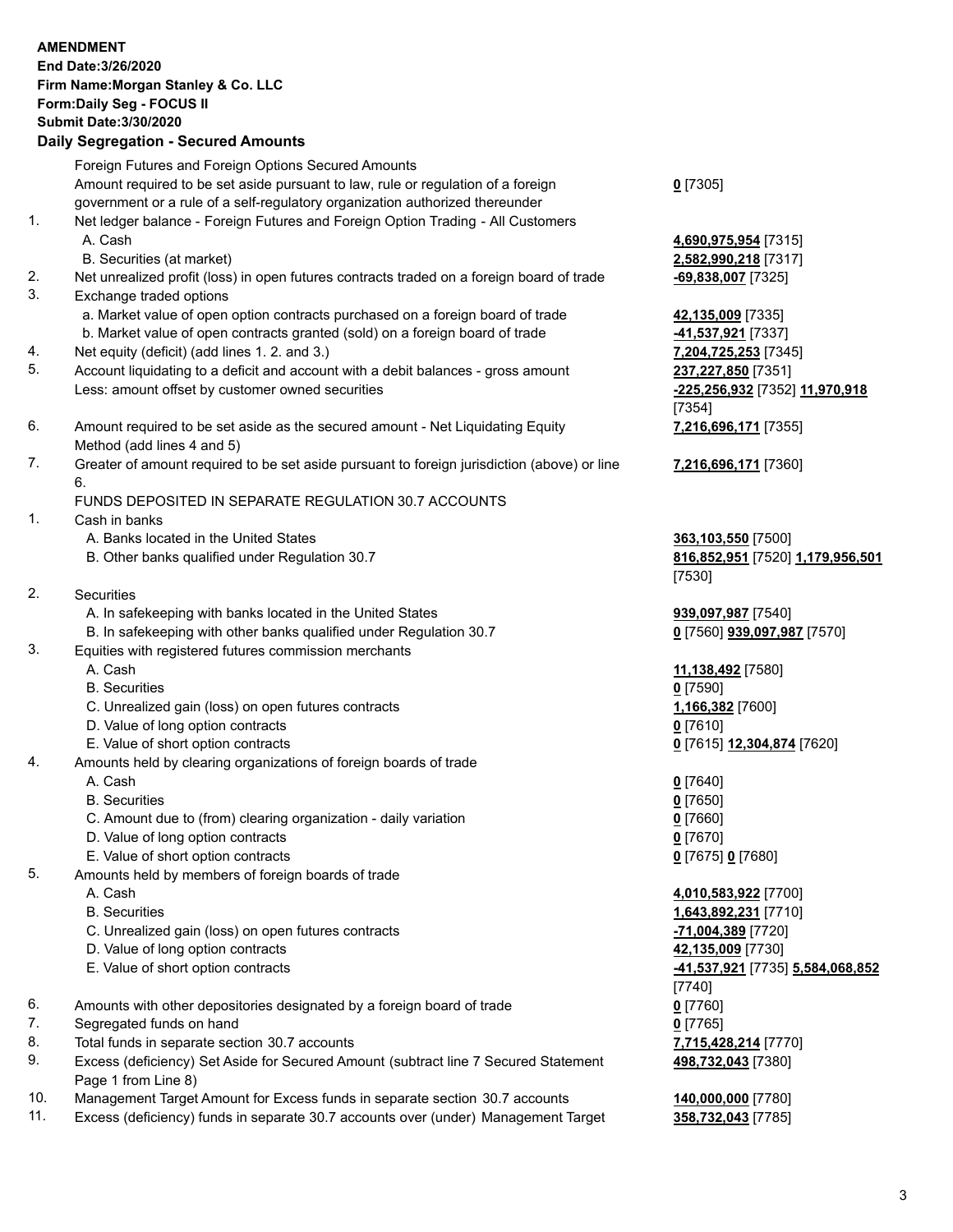|     | <b>AMENDMENT</b><br>End Date: 3/26/2020<br>Firm Name: Morgan Stanley & Co. LLC<br>Form: Daily Seg - FOCUS II<br><b>Submit Date: 3/30/2020</b><br>Daily Segregation - Segregation Statement |                                |
|-----|--------------------------------------------------------------------------------------------------------------------------------------------------------------------------------------------|--------------------------------|
|     | SEGREGATION REQUIREMENTS(Section 4d(2) of the CEAct)                                                                                                                                       |                                |
| 1.  | Net ledger balance                                                                                                                                                                         |                                |
|     | A. Cash                                                                                                                                                                                    | 13,949,670,052 [7010]          |
|     | B. Securities (at market)                                                                                                                                                                  | 9,961,716,455 [7020]           |
| 2.  | Net unrealized profit (loss) in open futures contracts traded on a contract market                                                                                                         | 5,195,034,580 [7030]           |
| 3.  | Exchange traded options                                                                                                                                                                    |                                |
|     | A. Add market value of open option contracts purchased on a contract market                                                                                                                | 925,484,386 [7032]             |
|     | B. Deduct market value of open option contracts granted (sold) on a contract market                                                                                                        | -868,019,351 [7033]            |
| 4.  | Net equity (deficit) (add lines 1, 2 and 3)                                                                                                                                                | 29,163,886,122 [7040]          |
| 5.  | Accounts liquidating to a deficit and accounts with                                                                                                                                        |                                |
|     | debit balances - gross amount                                                                                                                                                              | 815,087,658 [7045]             |
|     | Less: amount offset by customer securities                                                                                                                                                 | -769,844,574 [7047] 45,243,084 |
|     |                                                                                                                                                                                            | [7050]                         |
| 6.  | Amount required to be segregated (add lines 4 and 5)                                                                                                                                       | 29,209,129,206 [7060]          |
|     | FUNDS IN SEGREGATED ACCOUNTS                                                                                                                                                               |                                |
| 7.  | Deposited in segregated funds bank accounts                                                                                                                                                |                                |
|     | A. Cash                                                                                                                                                                                    | 5,140,333,654 [7070]           |
|     | B. Securities representing investments of customers' funds (at market)                                                                                                                     | $0$ [7080]                     |
|     | C. Securities held for particular customers or option customers in lieu of cash (at<br>market)                                                                                             | 2,440,191,222 [7090]           |
| 8.  | Margins on deposit with derivatives clearing organizations of contract markets                                                                                                             |                                |
|     | A. Cash                                                                                                                                                                                    | 14,895,943,811 [7100]          |
|     | B. Securities representing investments of customers' funds (at market)                                                                                                                     | $0$ [7110]                     |
|     | C. Securities held for particular customers or option customers in lieu of cash (at<br>market)                                                                                             | 7,521,525,233 [7120]           |
| 9.  | Net settlement from (to) derivatives clearing organizations of contract markets                                                                                                            | 324,126,451 [7130]             |
| 10. | Exchange traded options                                                                                                                                                                    |                                |
|     | A. Value of open long option contracts                                                                                                                                                     | 925,484,386 [7132]             |
|     | B. Value of open short option contracts                                                                                                                                                    | -868,019,351 [7133]            |
| 11. | Net equities with other FCMs                                                                                                                                                               |                                |
|     | A. Net liquidating equity                                                                                                                                                                  | 12,391,194 [7140]              |
|     | B. Securities representing investments of customers' funds (at market)                                                                                                                     | $0$ [7160]                     |
|     | C. Securities held for particular customers or option customers in lieu of cash (at<br>market)                                                                                             | $0$ [7170]                     |
| 12. | Segregated funds on hand                                                                                                                                                                   | $0$ [7150]                     |
| 13. | Total amount in segregation (add lines 7 through 12)                                                                                                                                       | 30,391,976,600 [7180]          |
| 14. | Excess (deficiency) funds in segregation (subtract line 6 from line 13)                                                                                                                    | 1,182,847,394 [7190]           |
|     |                                                                                                                                                                                            |                                |

- 
- 15. Management Target Amount for Excess funds in segregation<br>16. Excess (deficiency) funds in segregation over (under) Management Target Amount **235,000,000** [7198] Excess (deficiency) funds in segregation over (under) Management Target Amount Excess

**947,847,394** [7198]